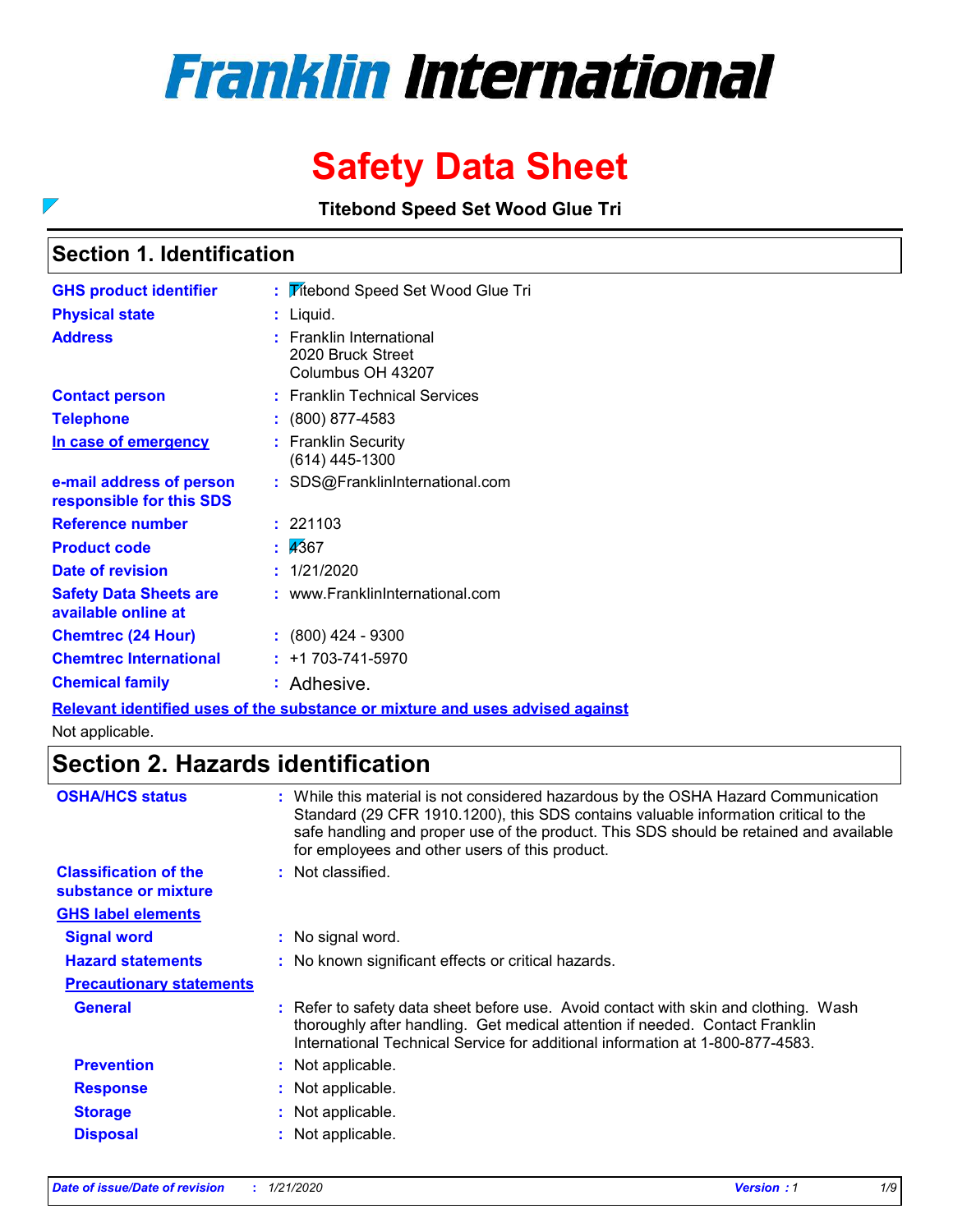### **Section 2. Hazards identification**

**Hazards not otherwise classified**

**:** None known.

### **Section 3. Composition/information on ingredients**

#### **Substance/mixture :** Mixture

Any concentration shown as a range is to protect confidentiality or is due to batch variation.

**There are no ingredients present which, within the current knowledge of the supplier and in the concentrations applicable, are classified as hazardous to health or the environment and hence require reporting in this section. Occupational exposure limits, if available, are listed in Section 8.**

### **Section 4. First aid measures**

#### **Description of necessary first aid measures**

| <b>Eye contact</b>                                 | : Immediately flush eyes with plenty of water, occasionally lifting the upper and lower<br>eyelids. Check for and remove any contact lenses. Get medical attention if irritation<br>occurs.                                                                                                                                                    |
|----------------------------------------------------|------------------------------------------------------------------------------------------------------------------------------------------------------------------------------------------------------------------------------------------------------------------------------------------------------------------------------------------------|
| <b>Inhalation</b>                                  | : Remove victim to fresh air and keep at rest in a position comfortable for breathing. Get<br>medical attention if needed.                                                                                                                                                                                                                     |
| <b>Skin contact</b>                                | : Flush contaminated skin with plenty of water. Remove contaminated clothing and<br>shoes. Get medical attention if needed.                                                                                                                                                                                                                    |
| <b>Ingestion</b>                                   | : Wash out mouth with water. Remove victim to fresh air and keep at rest in a position<br>comfortable for breathing. If material has been swallowed and the exposed person is<br>conscious, give small quantities of water to drink. Do not induce vomiting unless<br>directed to do so by medical personnel. Get medical attention if needed. |
| Most important symptoms/effects, acute and delayed |                                                                                                                                                                                                                                                                                                                                                |
| <b>Potential acute health effects</b>              |                                                                                                                                                                                                                                                                                                                                                |
| <b>Eye contact</b>                                 | : This product may irritate eyes upon contact.                                                                                                                                                                                                                                                                                                 |
| <b>Inhalation</b>                                  | : No known significant effects or critical hazards.                                                                                                                                                                                                                                                                                            |
| <b>Skin contact</b>                                | : No known significant effects or critical hazards.                                                                                                                                                                                                                                                                                            |
| <b>Ingestion</b>                                   | : No known significant effects or critical hazards.                                                                                                                                                                                                                                                                                            |
| Over-exposure signs/symptoms                       |                                                                                                                                                                                                                                                                                                                                                |
| <b>Eye contact</b>                                 | : No specific data.                                                                                                                                                                                                                                                                                                                            |
| <b>Inhalation</b>                                  | : No specific data.                                                                                                                                                                                                                                                                                                                            |
| <b>Skin contact</b>                                | : No specific data.                                                                                                                                                                                                                                                                                                                            |
| <b>Ingestion</b>                                   | : No specific data.                                                                                                                                                                                                                                                                                                                            |
|                                                    | <b>Indication of immediate medical attention and special treatment needed, if necessary</b>                                                                                                                                                                                                                                                    |
| <b>Notes to physician</b>                          | : Treat symptomatically. Contact poison treatment specialist immediately if large<br>quantities have been ingested or inhaled.                                                                                                                                                                                                                 |
| <b>Specific treatments</b>                         | : No specific treatment.                                                                                                                                                                                                                                                                                                                       |
| <b>Protection of first-aiders</b>                  | : No action shall be taken involving any personal risk or without suitable training.                                                                                                                                                                                                                                                           |
| See toxicological information (Section 11)         |                                                                                                                                                                                                                                                                                                                                                |

### **Section 5. Fire-fighting measures**

| <b>Extinguishing media</b>                           |                                                                                       |                   |     |
|------------------------------------------------------|---------------------------------------------------------------------------------------|-------------------|-----|
| <b>Suitable extinguishing</b><br>media               | : Use an extinguishing agent suitable for the surrounding fire.                       |                   |     |
| Unsuitable extinguishing<br>media                    | : None known.                                                                         |                   |     |
| <b>Specific hazards arising</b><br>from the chemical | : In a fire or if heated, a pressure increase will occur and the container may burst. |                   |     |
| Date of issue/Date of revision                       | : 1/21/2020                                                                           | <b>Version: 1</b> | 2/9 |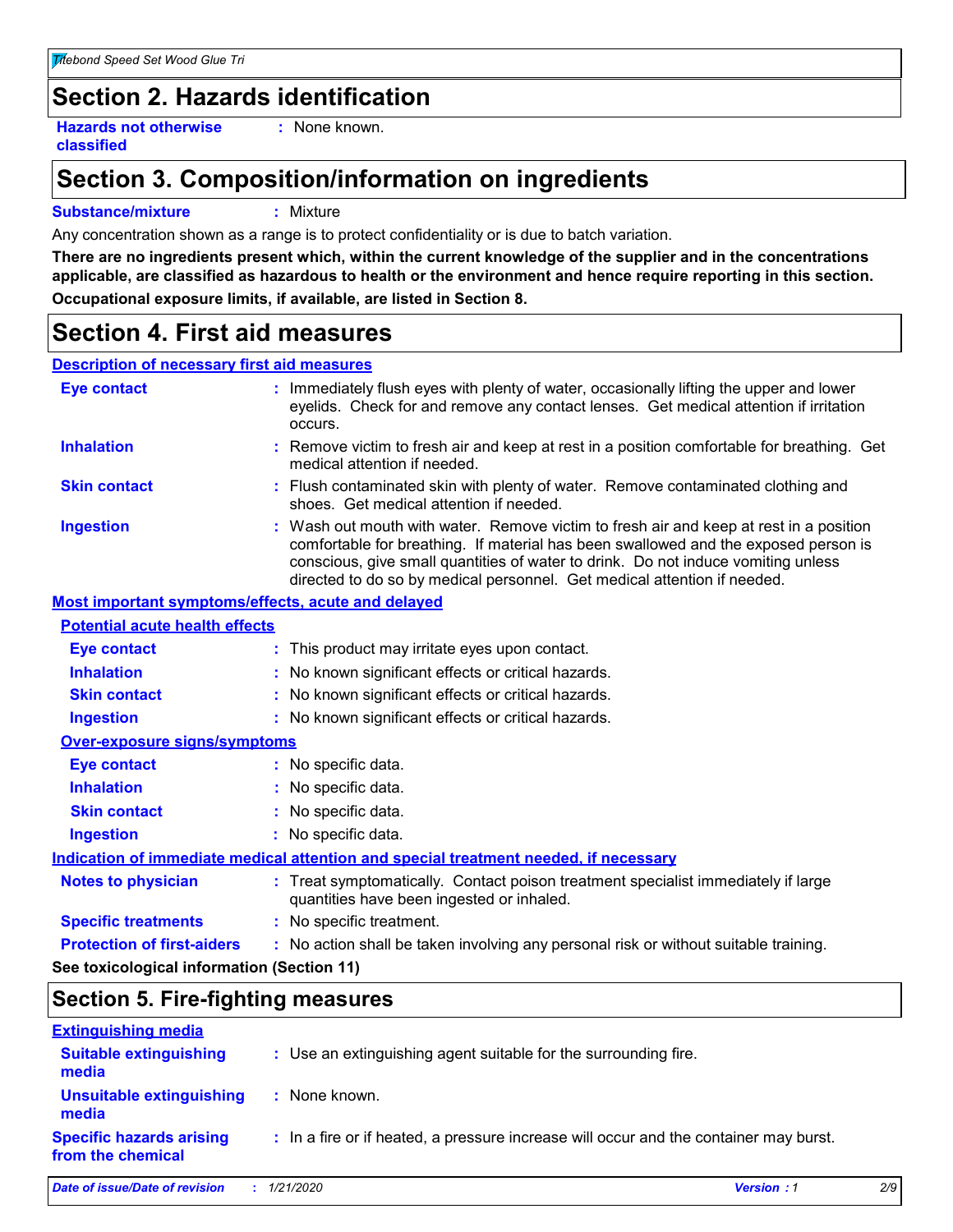### **Section 5. Fire-fighting measures**

| <b>Hazardous thermal</b><br>decomposition products       | : Decomposition products may include the following materials:<br>carbon dioxide<br>carbon monoxide                                                                                                  |
|----------------------------------------------------------|-----------------------------------------------------------------------------------------------------------------------------------------------------------------------------------------------------|
| <b>Special protective actions</b><br>for fire-fighters   | : Promptly isolate the scene by removing all persons from the vicinity of the incident if<br>there is a fire. No action shall be taken involving any personal risk or without suitable<br>training. |
| <b>Special protective</b><br>equipment for fire-fighters | : Fire-fighters should wear appropriate protective equipment and self-contained breathing<br>apparatus (SCBA) with a full face-piece operated in positive pressure mode.                            |

### **Section 6. Accidental release measures**

| <b>Personal precautions, protective equipment and emergency procedures</b> |                                                                                                                                                                                                                                                                                                                                                                                                                                                                                                                                                                                            |  |  |  |
|----------------------------------------------------------------------------|--------------------------------------------------------------------------------------------------------------------------------------------------------------------------------------------------------------------------------------------------------------------------------------------------------------------------------------------------------------------------------------------------------------------------------------------------------------------------------------------------------------------------------------------------------------------------------------------|--|--|--|
| For non-emergency<br>personnel                                             | : No action shall be taken involving any personal risk or without suitable training.<br>Evacuate surrounding areas. Keep unnecessary and unprotected personnel from<br>entering. Do not touch or walk through spilled material. Put on appropriate personal<br>protective equipment.                                                                                                                                                                                                                                                                                                       |  |  |  |
| For emergency responders                                                   | If specialized clothing is required to deal with the spillage, take note of any information in<br>÷.<br>Section 8 on suitable and unsuitable materials. See also the information in "For non-<br>emergency personnel".                                                                                                                                                                                                                                                                                                                                                                     |  |  |  |
| <b>Environmental precautions</b>                                           | : Avoid dispersal of spilled material and runoff and contact with soil, waterways, drains<br>and sewers. Inform the relevant authorities if the product has caused environmental<br>pollution (sewers, waterways, soil or air).                                                                                                                                                                                                                                                                                                                                                            |  |  |  |
| <b>Methods and materials for containment and cleaning up</b>               |                                                                                                                                                                                                                                                                                                                                                                                                                                                                                                                                                                                            |  |  |  |
| <b>Small spill</b>                                                         | : Stop leak if without risk. Move containers from spill area. Dilute with water and mop up<br>if water-soluble. Alternatively, or if water-insoluble, absorb with an inert dry material and<br>place in an appropriate waste disposal container. Dispose of via a licensed waste<br>disposal contractor.                                                                                                                                                                                                                                                                                   |  |  |  |
| <b>Large spill</b>                                                         | : Stop leak if without risk. Move containers from spill area. Prevent entry into sewers,<br>water courses, basements or confined areas. Wash spillages into an effluent treatment<br>plant or proceed as follows. Contain and collect spillage with non-combustible,<br>absorbent material e.g. sand, earth, vermiculite or diatomaceous earth and place in<br>container for disposal according to local regulations (see Section 13). Dispose of via a<br>licensed waste disposal contractor. Note: see Section 1 for emergency contact<br>information and Section 13 for waste disposal. |  |  |  |

### **Section 7. Handling and storage**

### **Precautions for safe handling**

| <b>Protective measures</b><br><b>Advice on general</b><br>occupational hygiene | : Put on appropriate personal protective equipment (see Section 8).<br>: Eating, drinking and smoking should be prohibited in areas where this material is<br>handled, stored and processed. Workers should wash hands and face before eating,<br>drinking and smoking. Remove contaminated clothing and protective equipment before<br>entering eating areas. See also Section 8 for additional information on hygiene<br>measures.                                                                                                                                                                                                                       |
|--------------------------------------------------------------------------------|------------------------------------------------------------------------------------------------------------------------------------------------------------------------------------------------------------------------------------------------------------------------------------------------------------------------------------------------------------------------------------------------------------------------------------------------------------------------------------------------------------------------------------------------------------------------------------------------------------------------------------------------------------|
| <b>Conditions for safe storage,</b><br>including any<br>incompatibilities      | Store between the following temperatures: 10 to 32.222°C (50 to 90°F). Store in<br>accordance with local regulations. Store in original container protected from direct<br>sunlight in a dry, cool and well-ventilated area, away from incompatible materials (see<br>Section 10) and food and drink. Keep container tightly closed and sealed until ready for<br>use. Containers that have been opened must be carefully resealed and kept upright to<br>prevent leakage. Do not store in unlabeled containers. Use appropriate containment to<br>avoid environmental contamination. See Section 10 for incompatible materials before<br>handling or use. |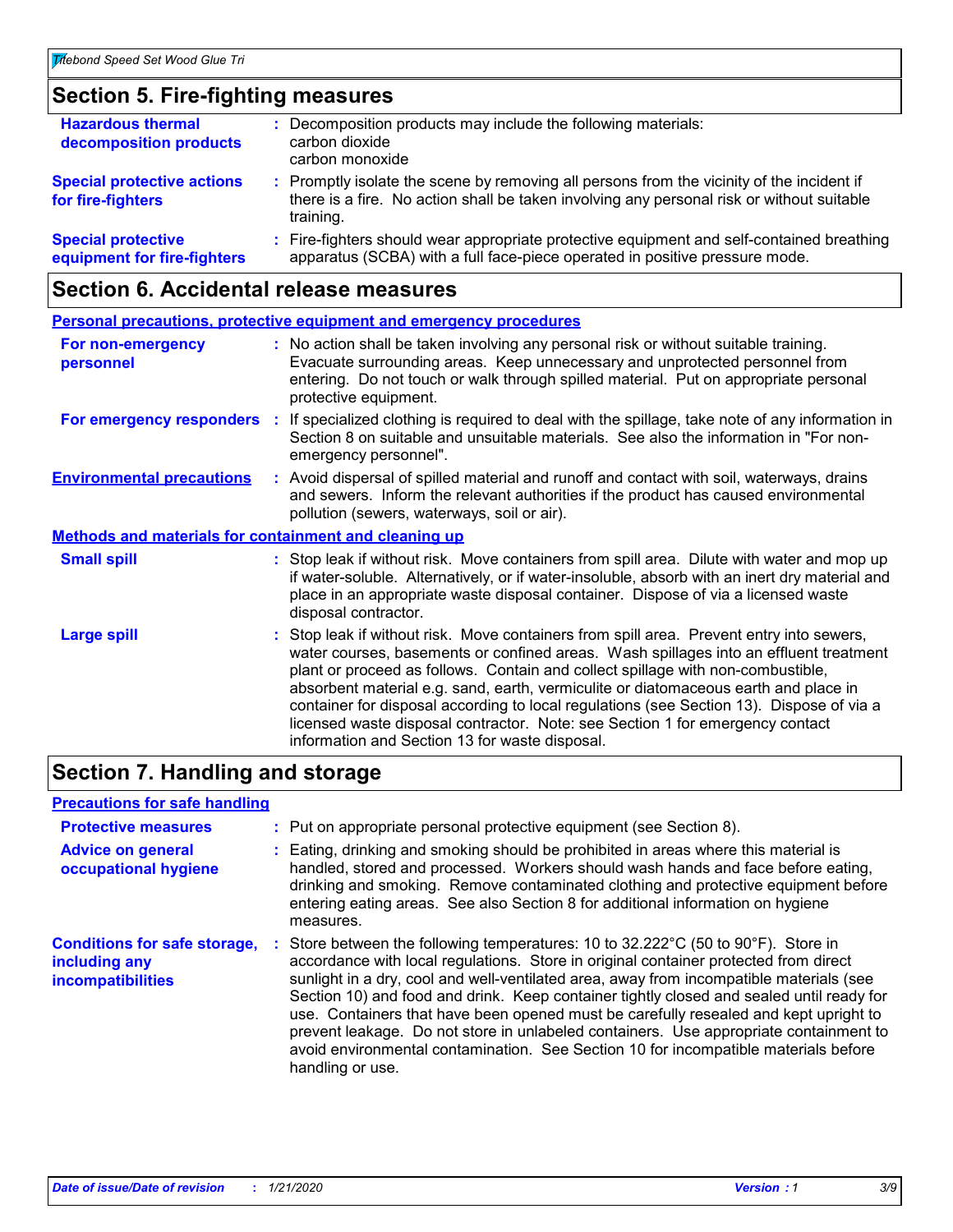### **Section 8. Exposure controls/personal protection**

#### **Control parameters**

| <b>Occupational exposure limits</b>               |                                                                                                                                                                                                                                                                                                                                                                                                   |
|---------------------------------------------------|---------------------------------------------------------------------------------------------------------------------------------------------------------------------------------------------------------------------------------------------------------------------------------------------------------------------------------------------------------------------------------------------------|
| None.                                             |                                                                                                                                                                                                                                                                                                                                                                                                   |
| <b>Appropriate engineering</b><br><b>controls</b> | : Good general ventilation should be sufficient to control worker exposure to airborne<br>contaminants.                                                                                                                                                                                                                                                                                           |
| <b>Environmental exposure</b><br><b>controls</b>  | : Emissions from ventilation or work process equipment should be checked to ensure<br>they comply with the requirements of environmental protection legislation. In some<br>cases, fume scrubbers, filters or engineering modifications to the process equipment<br>will be necessary to reduce emissions to acceptable levels.                                                                   |
| <b>Individual protection measures</b>             |                                                                                                                                                                                                                                                                                                                                                                                                   |
| <b>Hygiene measures</b>                           | : Wash hands, forearms and face thoroughly after handling chemical products, before<br>eating, smoking and using the lavatory and at the end of the working period.<br>Appropriate techniques should be used to remove potentially contaminated clothing.<br>Wash contaminated clothing before reusing. Ensure that eyewash stations and safety<br>showers are close to the workstation location. |
| <b>Eye/face protection</b>                        | : Safety eyewear complying with an approved standard should be used when a risk<br>assessment indicates this is necessary to avoid exposure to liquid splashes, mists,<br>gases or dusts. If contact is possible, the following protection should be worn, unless<br>the assessment indicates a higher degree of protection: safety glasses with side-<br>shields.                                |
| <b>Skin protection</b>                            |                                                                                                                                                                                                                                                                                                                                                                                                   |
| <b>Hand protection</b>                            | : Chemical-resistant, impervious gloves complying with an approved standard should be<br>worn at all times when handling chemical products if a risk assessment indicates this is<br>necessary.                                                                                                                                                                                                   |
| <b>Body protection</b>                            | : Personal protective equipment for the body should be selected based on the task being<br>performed and the risks involved and should be approved by a specialist before<br>handling this product.                                                                                                                                                                                               |
| <b>Other skin protection</b>                      | : Appropriate footwear and any additional skin protection measures should be selected<br>based on the task being performed and the risks involved and should be approved by a<br>specialist before handling this product.                                                                                                                                                                         |
| <b>Respiratory protection</b>                     | Based on the hazard and potential for exposure, select a respirator that meets the<br>appropriate standard or certification. Respirators must be used according to a<br>respiratory protection program to ensure proper fitting, training, and other important<br>aspects of use.                                                                                                                 |

### **Section 9. Physical and chemical properties**

| <b>Appearance</b>                                                       |                               |
|-------------------------------------------------------------------------|-------------------------------|
| <b>Physical state</b>                                                   | : Liquid.                     |
| Color                                                                   | : White.                      |
| <b>Odor</b>                                                             | $:$ Not available.            |
| <b>Odor threshold</b>                                                   | : Not available.              |
| рH                                                                      | : 4.7                         |
| <b>Melting point</b>                                                    | : Not available.              |
| <b>Boiling point</b>                                                    | : $98.889^{\circ}$ C (210°F)  |
| <b>Flash point</b>                                                      | : Closed cup: Not applicable. |
| <b>Evaporation rate</b>                                                 | $:$ <1 (butyl acetate = 1)    |
| <b>Flammability (solid, gas)</b>                                        | : Not available.              |
| <b>Lower and upper explosive : Not available.</b><br>(flammable) limits |                               |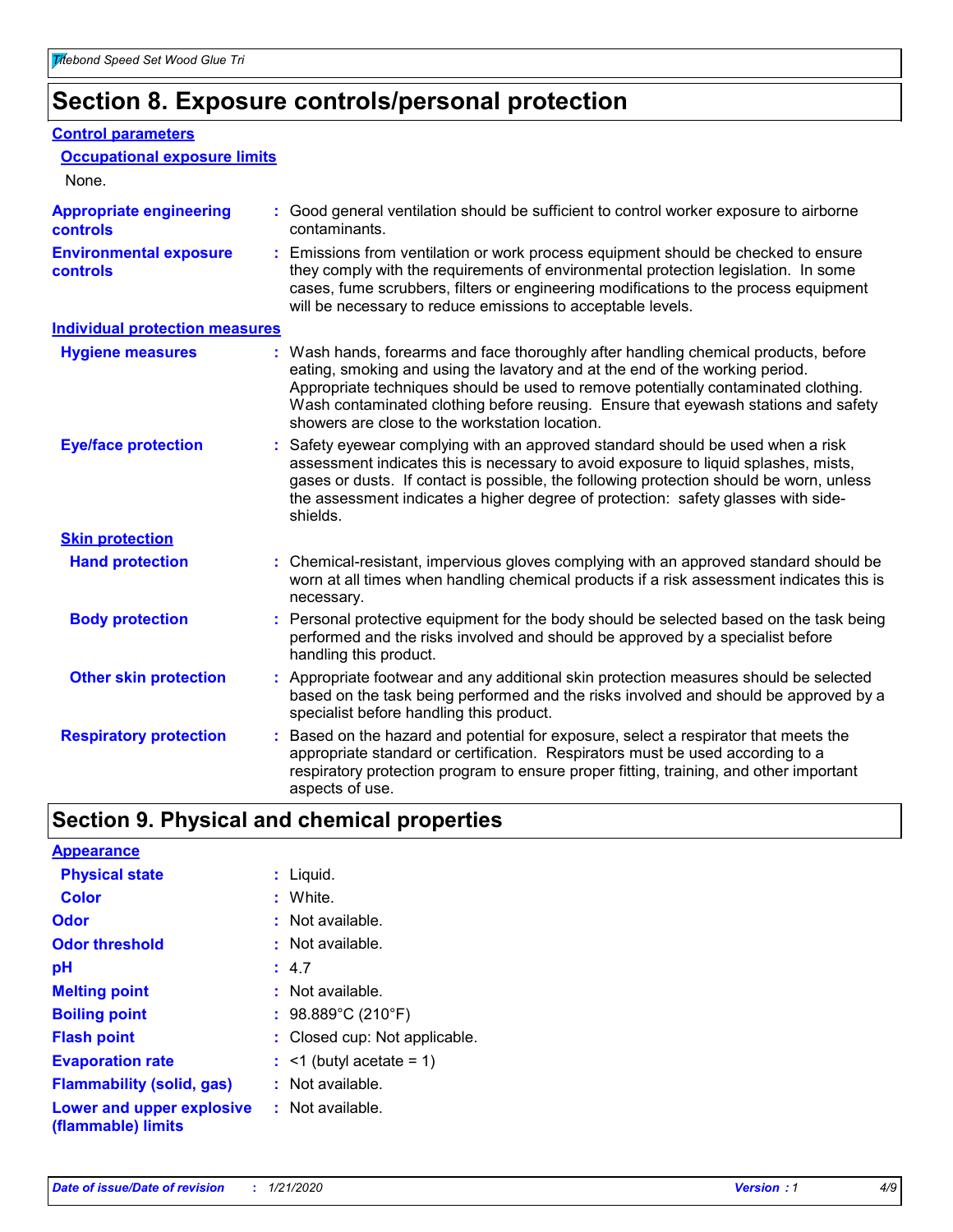### **Section 9. Physical and chemical properties**

| <b>VOC (less water, less</b><br>exempt solvents)  | $: 5.6$ g/l                                                            |
|---------------------------------------------------|------------------------------------------------------------------------|
| <b>Volatility</b>                                 | $: 40\%$ (w/w)                                                         |
| <b>Vapor density</b>                              | $:$ Not available.                                                     |
| <b>Relative density</b>                           | : 1.11                                                                 |
| <b>Solubility</b>                                 | : Easily soluble in the following materials: cold water and hot water. |
| <b>Solubility in water</b>                        | : Not available.                                                       |
| <b>Partition coefficient: n-</b><br>octanol/water | : Not available.                                                       |
| <b>Auto-ignition temperature</b>                  | : Not available.                                                       |
| <b>Decomposition temperature</b>                  | : Not available.                                                       |
| <b>Viscosity</b>                                  | : Not available.                                                       |

### **Section 10. Stability and reactivity**

| <b>Reactivity</b>                            |    | No specific test data related to reactivity available for this product or its ingredients.              |
|----------------------------------------------|----|---------------------------------------------------------------------------------------------------------|
| <b>Chemical stability</b>                    |    | : The product is stable.                                                                                |
| <b>Possibility of hazardous</b><br>reactions |    | : Under normal conditions of storage and use, hazardous reactions will not occur.                       |
| <b>Conditions to avoid</b>                   |    | : No specific data.                                                                                     |
| <b>Incompatible materials</b>                | ÷. | No specific data.                                                                                       |
| <b>Hazardous decomposition</b><br>products   |    | Under normal conditions of storage and use, hazardous decomposition products should<br>not be produced. |

### **Section 11. Toxicological information**

### **Information on toxicological effects**

#### **Acute toxicity**

Not available.

### **Irritation/Corrosion**

Not available.

### **Conclusion/Summary**

- 
- **Sensitization**

Not available.

**Mutagenicity** Not available.

**Carcinogenicity** Not available.

**Reproductive toxicity** Not available.

**Teratogenicity** Not available.

- **Skin Example 3 :** Prolonged or repeated contact can defat the skin and lead to irritation, cracking and/or dermatitis.
- **Eyes :** This product may irritate eyes upon contact.
- **Respiratory :** Inhalation of oil mist or vapors at elevated temperatures may cause respiratory irritation.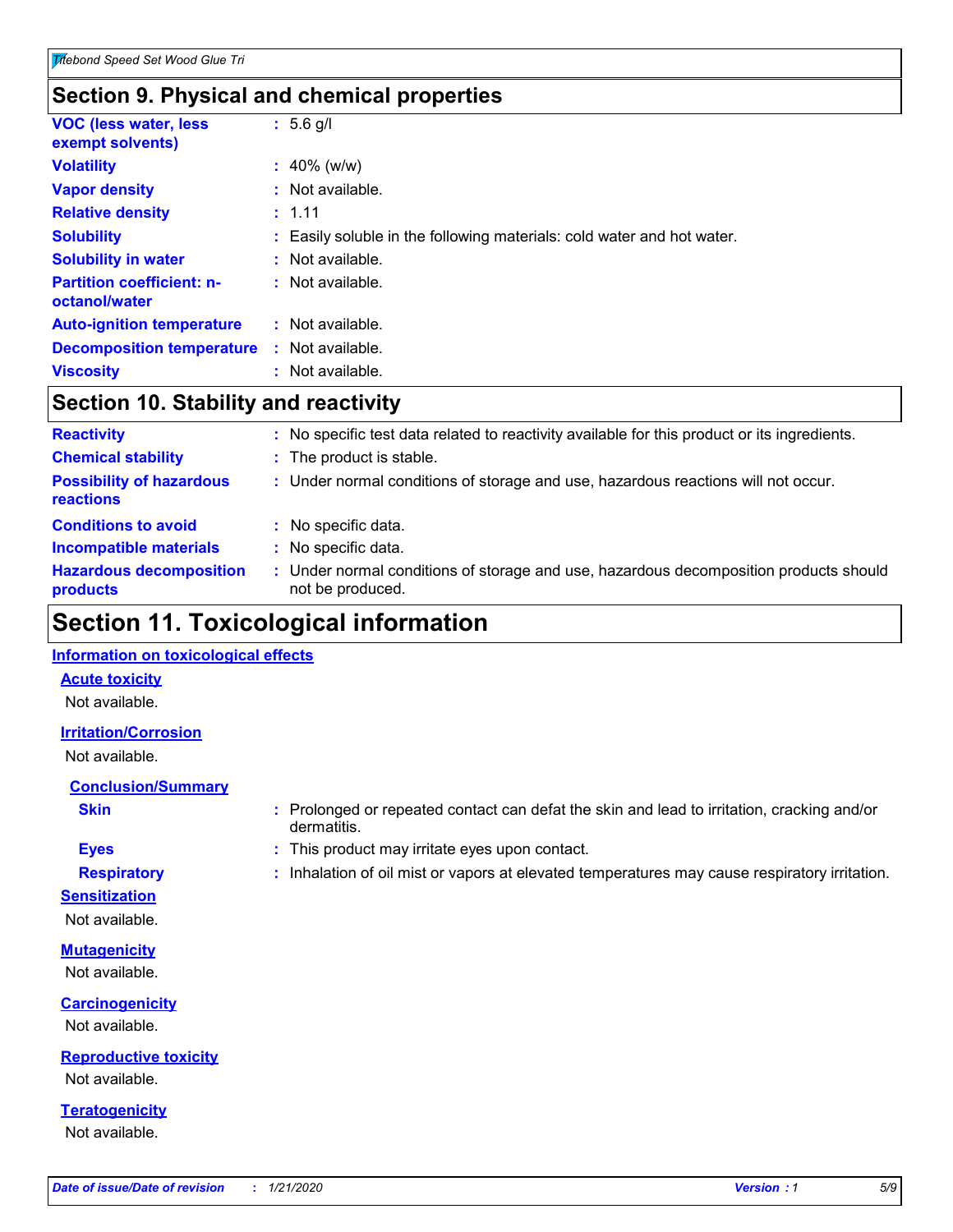### **Section 11. Toxicological information**

| <b>Specific target organ toxicity (single exposure)</b><br>Not available. |                                                                                              |
|---------------------------------------------------------------------------|----------------------------------------------------------------------------------------------|
| <b>Specific target organ toxicity (repeated exposure)</b>                 |                                                                                              |
| Not available.                                                            |                                                                                              |
| <b>Aspiration hazard</b><br>Not available.                                |                                                                                              |
| <b>Information on the likely</b><br>routes of exposure                    | : Routes of entry anticipated: Oral, Inhalation.<br>Routes of entry not anticipated: Dermal. |
| <b>Potential acute health effects</b>                                     |                                                                                              |
| <b>Eye contact</b>                                                        | : This product may irritate eyes upon contact.                                               |
| <b>Inhalation</b>                                                         | : No known significant effects or critical hazards.                                          |
| <b>Skin contact</b>                                                       | : No known significant effects or critical hazards.                                          |
| <b>Ingestion</b>                                                          | : No known significant effects or critical hazards.                                          |
|                                                                           | Symptoms related to the physical, chemical and toxicological characteristics                 |
| <b>Eye contact</b>                                                        | : No specific data.                                                                          |
| <b>Inhalation</b>                                                         | : No specific data.                                                                          |
| <b>Skin contact</b>                                                       | : No specific data.                                                                          |
| <b>Ingestion</b>                                                          | : No specific data.                                                                          |
|                                                                           | Delayed and immediate effects and also chronic effects from short and long term exposure     |
| <b>Short term exposure</b>                                                |                                                                                              |
| <b>Potential immediate</b><br>effects                                     | : Not available.                                                                             |
| <b>Potential delayed effects</b>                                          | : Not available.                                                                             |
| <b>Long term exposure</b>                                                 |                                                                                              |
| <b>Potential immediate</b><br>effects                                     | : Not available.                                                                             |
| <b>Potential delayed effects</b>                                          | : Not available.                                                                             |
| <b>Potential chronic health effects</b><br>Not available.                 |                                                                                              |
| <b>General</b>                                                            | : No known significant effects or critical hazards.                                          |
| <b>Carcinogenicity</b>                                                    | : No known significant effects or critical hazards.                                          |
| <b>Mutagenicity</b>                                                       | No known significant effects or critical hazards.                                            |
|                                                                           |                                                                                              |
| <b>Teratogenicity</b>                                                     | No known significant effects or critical hazards.                                            |
| <b>Developmental effects</b>                                              | No known significant effects or critical hazards.                                            |
| <b>Fertility effects</b>                                                  | : No known significant effects or critical hazards.                                          |
| <b>Numerical measures of toxicity</b><br><b>Acute toxicity estimates</b>  |                                                                                              |
| Not available.                                                            |                                                                                              |
|                                                                           |                                                                                              |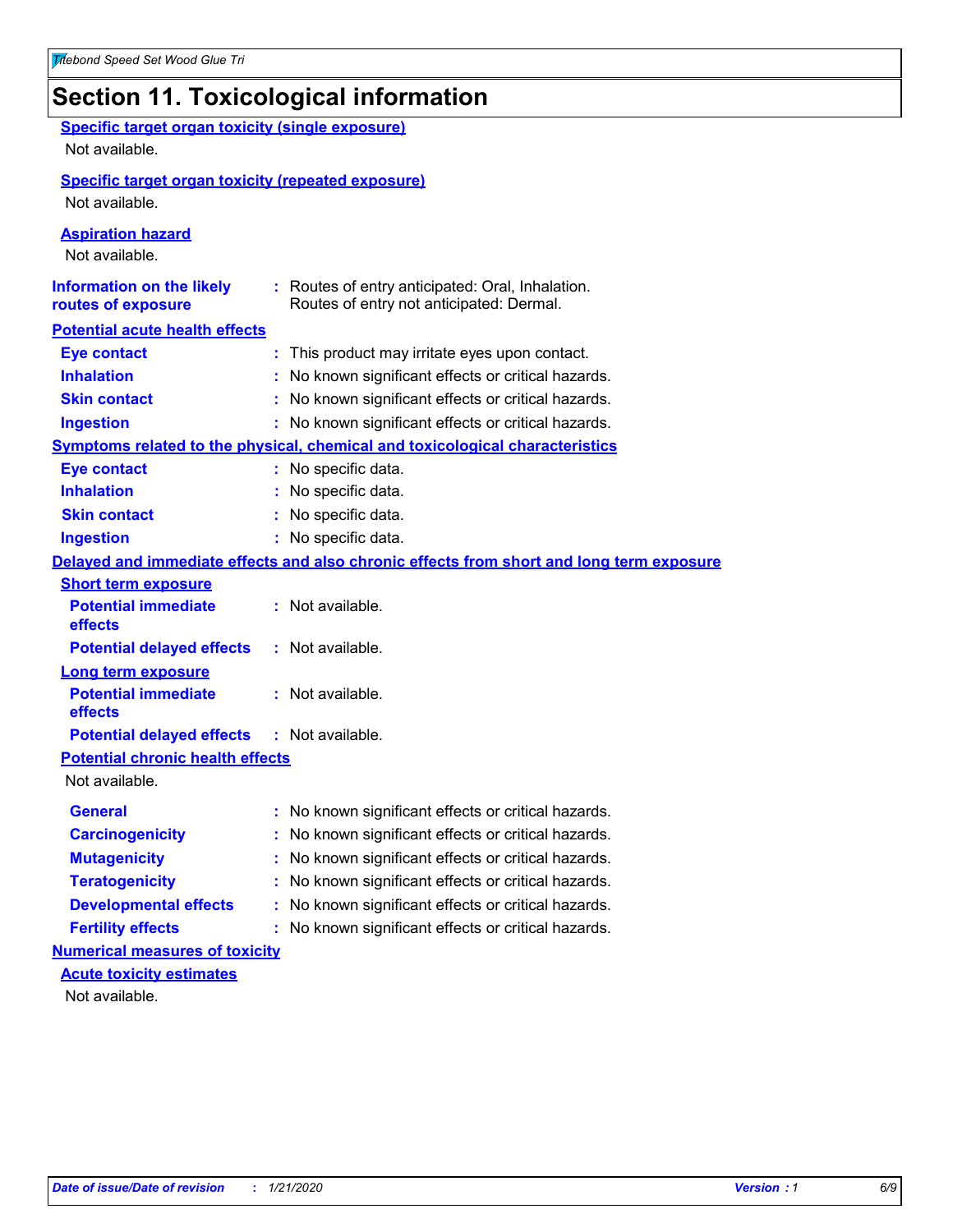### **Section 12. Ecological information**

#### **Toxicity**

Not available.

#### **Persistence and degradability**

**Bioaccumulative potential** Not available. **Mobility in soil** Not available.

| <b>MODILITY IN SOIL</b>                                       |                                                     |
|---------------------------------------------------------------|-----------------------------------------------------|
| <b>Soil/water partition</b><br>coefficient (K <sub>oc</sub> ) | : Not available.                                    |
| <b>Other adverse effects</b>                                  | : No known significant effects or critical hazards. |

### **Section 13. Disposal considerations**

The generation of waste should be avoided or minimized wherever possible. Disposal of this product, solutions and any by-products should at all times comply with the requirements of environmental protection and waste disposal legislation and any regional local authority requirements. Dispose of surplus and non-recyclable products via a licensed waste disposal contractor. Waste should not be disposed of untreated to the sewer unless fully compliant with the requirements of all authorities with jurisdiction. Waste packaging should be recycled. Incineration or landfill should only be considered when recycling is not feasible. This material and its container must be disposed of in a safe way. Empty containers or liners may retain some product residues. Avoid dispersal of spilled material and runoff and contact with soil, waterways, drains and sewers. **Disposal methods :**

### **Section 14. Transport information**

|                                      | <b>DOT</b><br><b>Classification</b> | <b>TDG</b><br><b>Classification</b> | <b>Mexico</b><br><b>Classification</b> | <b>ADR/RID</b>               | <b>IMDG</b>              | <b>IATA</b>    |
|--------------------------------------|-------------------------------------|-------------------------------------|----------------------------------------|------------------------------|--------------------------|----------------|
| <b>UN number</b>                     | Not regulated.                      | Not regulated.                      | Not regulated.                         | Not regulated.               | Not regulated.           | Not regulated. |
| <b>UN proper</b><br>shipping name    |                                     |                                     |                                        |                              |                          |                |
| <b>Transport</b><br>hazard class(es) | $\overline{\phantom{m}}$            | $\overline{\phantom{0}}$            | $\overline{\phantom{0}}$               | $\qquad \qquad \blacksquare$ | $\overline{\phantom{0}}$ |                |
| <b>Packing group</b>                 | -                                   |                                     |                                        |                              |                          |                |
| <b>Environmental</b><br>hazards      | No.                                 | No.                                 | No.                                    | No.                          | No.                      | No.            |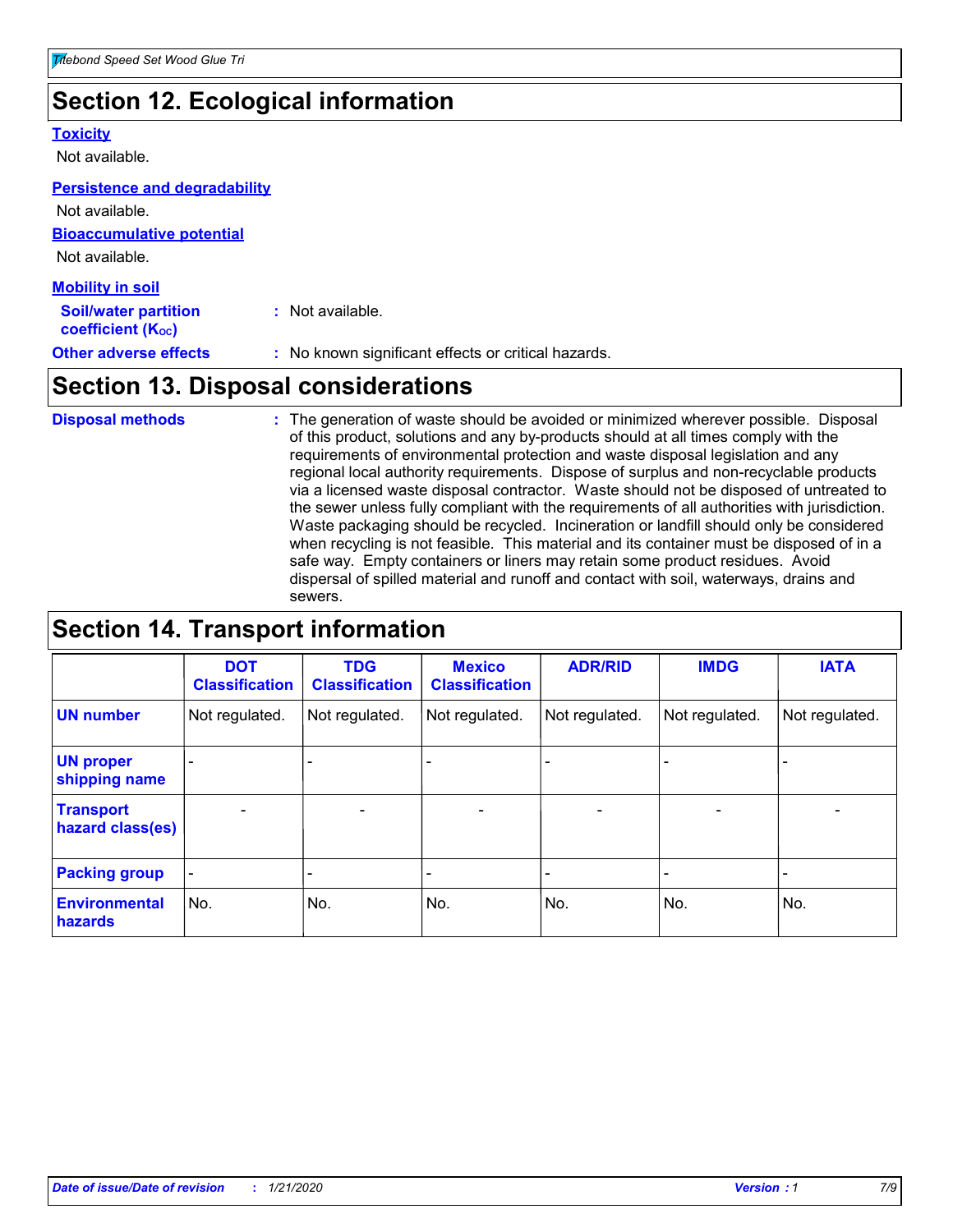### **Section 15. Regulatory information**

#### **U.S. Federal regulations**

#### **SARA 302/304**

#### **Composition/information on ingredients**

No products were found.

| SARA 304 RQ | Not applicable. |
|-------------|-----------------|
|-------------|-----------------|

#### **SARA 311/312**

**Classification :** Not applicable.

### **Composition/information on ingredients**

No products were found.

#### **State regulations**

| <b>Massachusetts</b>       | : None of the components are listed. |
|----------------------------|--------------------------------------|
| <b>New York</b>            | : None of the components are listed. |
| <b>New Jersey</b>          | : None of the components are listed. |
| <b>Pennsylvania</b>        | : None of the components are listed. |
| <b>California Prop. 65</b> |                                      |

None of the components are listed.

#### **International regulations**

|             | <b>Chemical Weapon Convention List Schedules I, II &amp; III Chemicals</b> |  |  |  |
|-------------|----------------------------------------------------------------------------|--|--|--|
| Not listed. |                                                                            |  |  |  |

#### **Montreal Protocol**

Not listed.

#### **Stockholm Convention on Persistent Organic Pollutants** Not listed.

#### **UNECE Aarhus Protocol on POPs and Heavy Metals**

Not listed.

#### **Inventory list**

| <b>China</b>                   | $\mathbf{R}$ . All components are listed or exempted. |
|--------------------------------|-------------------------------------------------------|
| <b>United States TSCA 8(b)</b> | : All components are listed or exempted.              |
| inventory                      |                                                       |

**:** All components are listed or exempted.

### **Section 16. Other information**

**Hazardous Material Information System (U.S.A.)**



**Caution: HMIS® ratings are based on a 0-4 rating scale, with 0 representing minimal hazards or risks, and 4 representing significant hazards or risks. Although HMIS® ratings and the associated label are not required on SDSs or products leaving a facility under 29 CFR 1910.1200, the preparer may choose to provide them. HMIS® ratings are to be used with a fully implemented HMIS® program. HMIS® is a registered trademark and service mark of the American Coatings Association, Inc.**